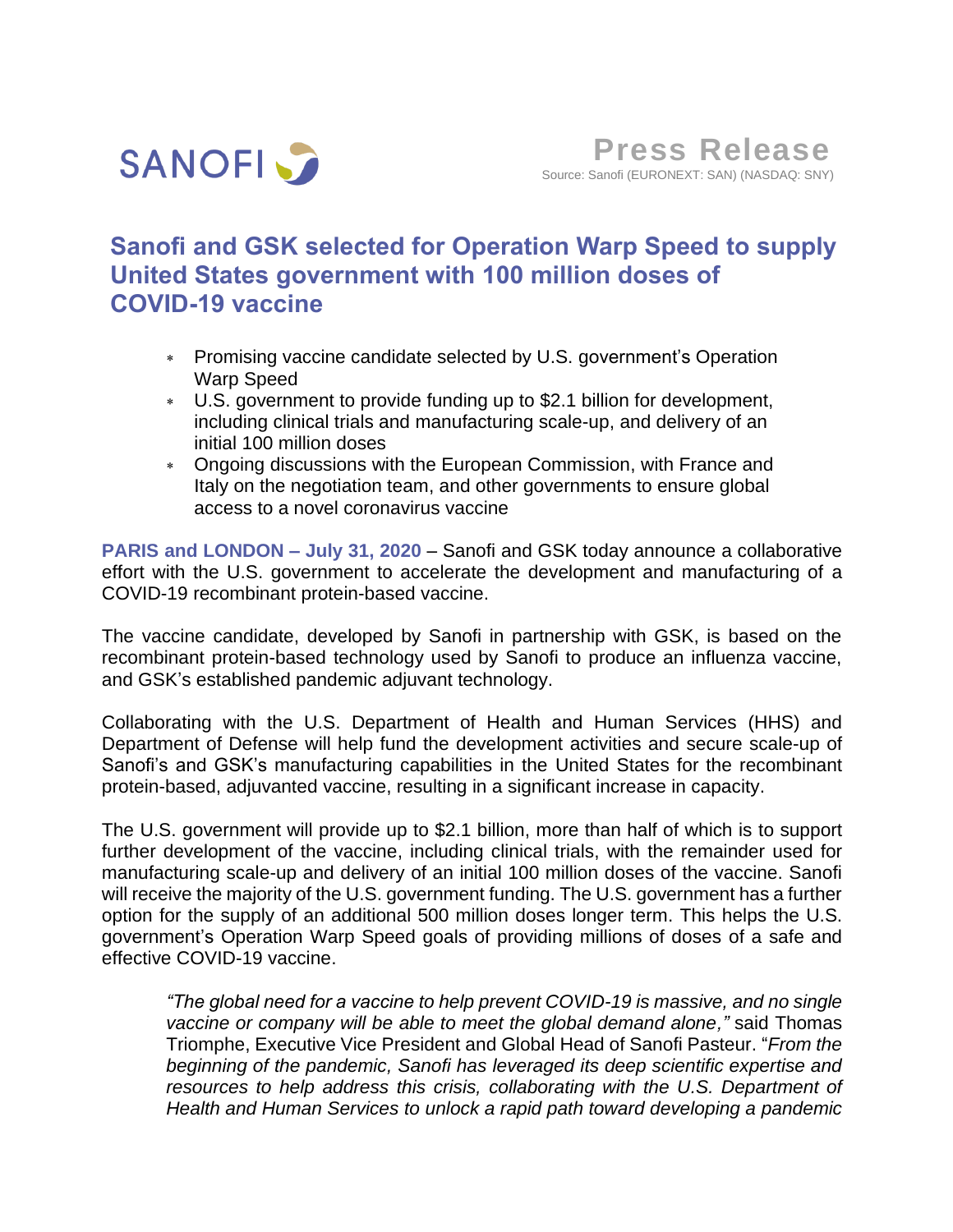*vaccine and manufacturing at large scale. With our partner GSK, we expect our Phase 1/2 study for the recombinant adjuvanted approach to start in September."*

Roger Connor, President of GSK Vaccines added, "*GSK is proud to be working in partnership with Sanofi to make this vaccine available at scale as soon as possible. We thank the U.S. government for playing a very important role in providing early, significant funding to enable the development and scale-up of this potentially important vaccine."*

*"The portfolio of vaccines being assembled for Operation Warp Speed increases the odds that we will have at least one safe, effective vaccine as soon as the end of this year,"* said HHS Secretary Alex Azar. *"Today's investment supports the Sanofi and GSK adjuvanted product all the way through clinical trials and manufacturing, with the potential to bring hundreds of millions of safe and effective doses to the American people."*

Sanofi is leading the clinical development and registration of the COVID-19 vaccine and expects a Phase 1/2 study to start in September, followed by a Phase 3 study by the end of 2020. If the data are positive, the companies can request U.S. regulatory approval in the first half of 2021. In parallel, Sanofi and GSK are scaling up manufacturing of the antigen and adjuvant to produce up to one billion doses per year globally.

## **Sanofi and GSK are committed to making the vaccine available globally**

Active discussions are ongoing with global organizations and with the EU Commission – with France and Italy on the negotiation team on supplying European countries from Sanofi's and GSK's European industrial network. The partners also plan to provide a significant portion of total worldwide available supply capacity in 2021/22 to the global initiative, "Access to COVID‐19 Tools (ACT) Accelerator," a global collaboration of leaders of governments, global health organizations, businesses and philanthropies to accelerate development, production, and equitable access to COVID-19 tests, treatments, and vaccines.

## **On the front lines in the fight against COVID-19**

In addition to the recombinant protein-based vaccine in collaboration with GSK, Sanofi is also developing a messenger RNA vaccine candidate in partnership with Translate Bio. With several innovative vaccine platforms currently being investigated across the industry, mRNA is considered among the most promising. Sanofi expects a Phase 1 study to start by the end of the year, and, if the data are positive, an approval at the earliest in the second half of 2021. Translate Bio has established mRNA manufacturing capacity and Sanofi expects to be able to supply annual capacity of 90 to 360 million doses.